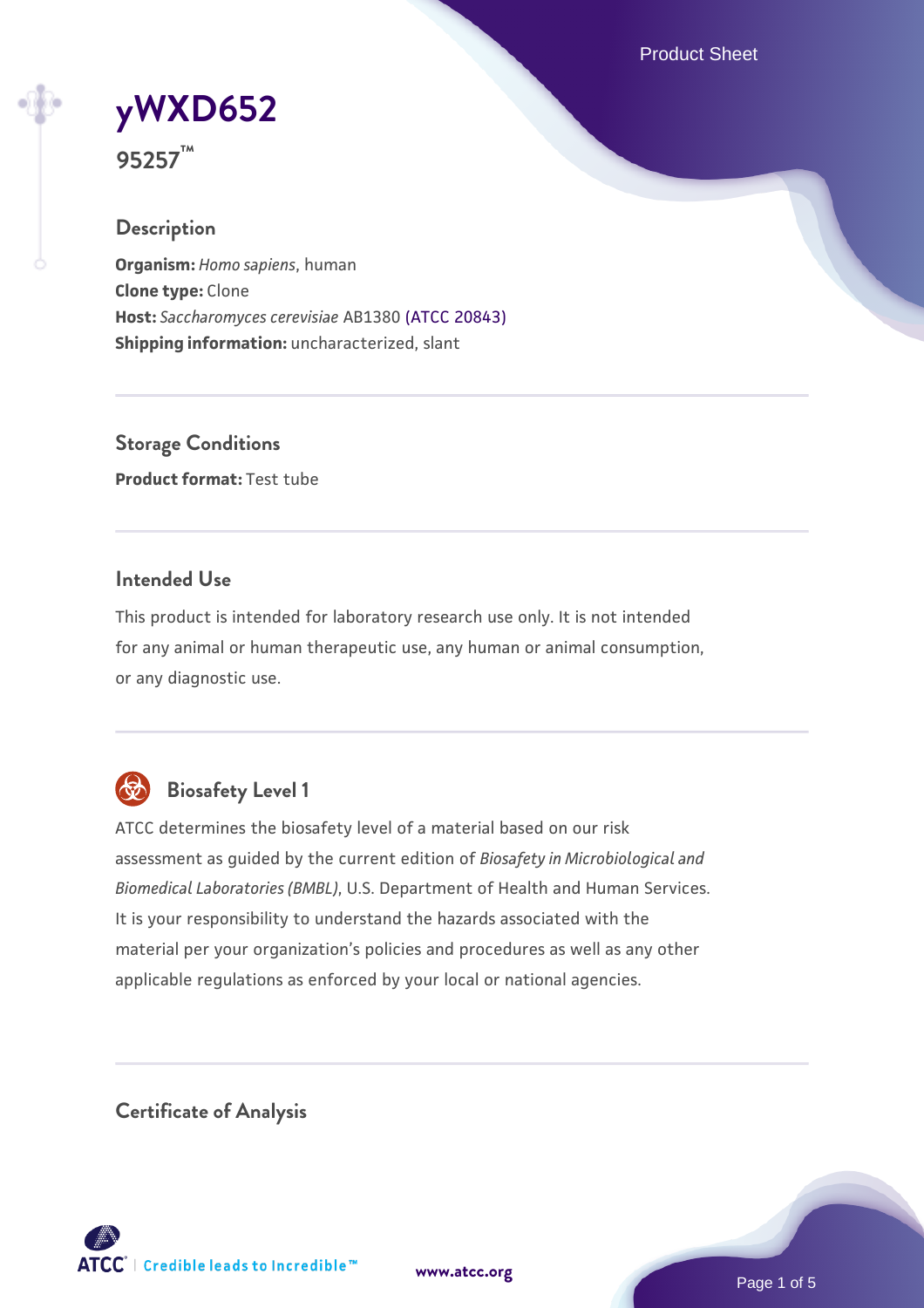

For batch-specific test results, refer to the applicable certificate of analysis that can be found at www.atcc.org.

# **Insert Information**

**Type of DNA:** genomic **Genome:** Homo sapiens **Chromosome:** X X q28 **Gene name:** DNA Segment, single copy **Gene product:** DNA Segment, single copy [DXS2236] **Gene symbol:** DXS2236 **Contains complete coding sequence:** Unknown **Insert end:** EcoRI

### **Vector Information**

**Construct size (kb):** 270.0 **Intact vector size:** 11.454 **Vector name:** pYAC4 **Type of vector:** YAC **Host range:** *Saccharomyces cerevisiae*; *Escherichia coli* **Vector information:** other: telomere, 3548-4235 other: telomere, 6012-6699 Cross references: DNA Seq. Acc.: U01086 **Cloning sites:** EcoRI **Markers:** SUP4; HIS3; ampR; URA3; TRP1 **Replicon:** pMB1, 7186-7186; ARS1, 9632-10376

# **Growth Conditions**

**Medium:** 





Page 2 of 5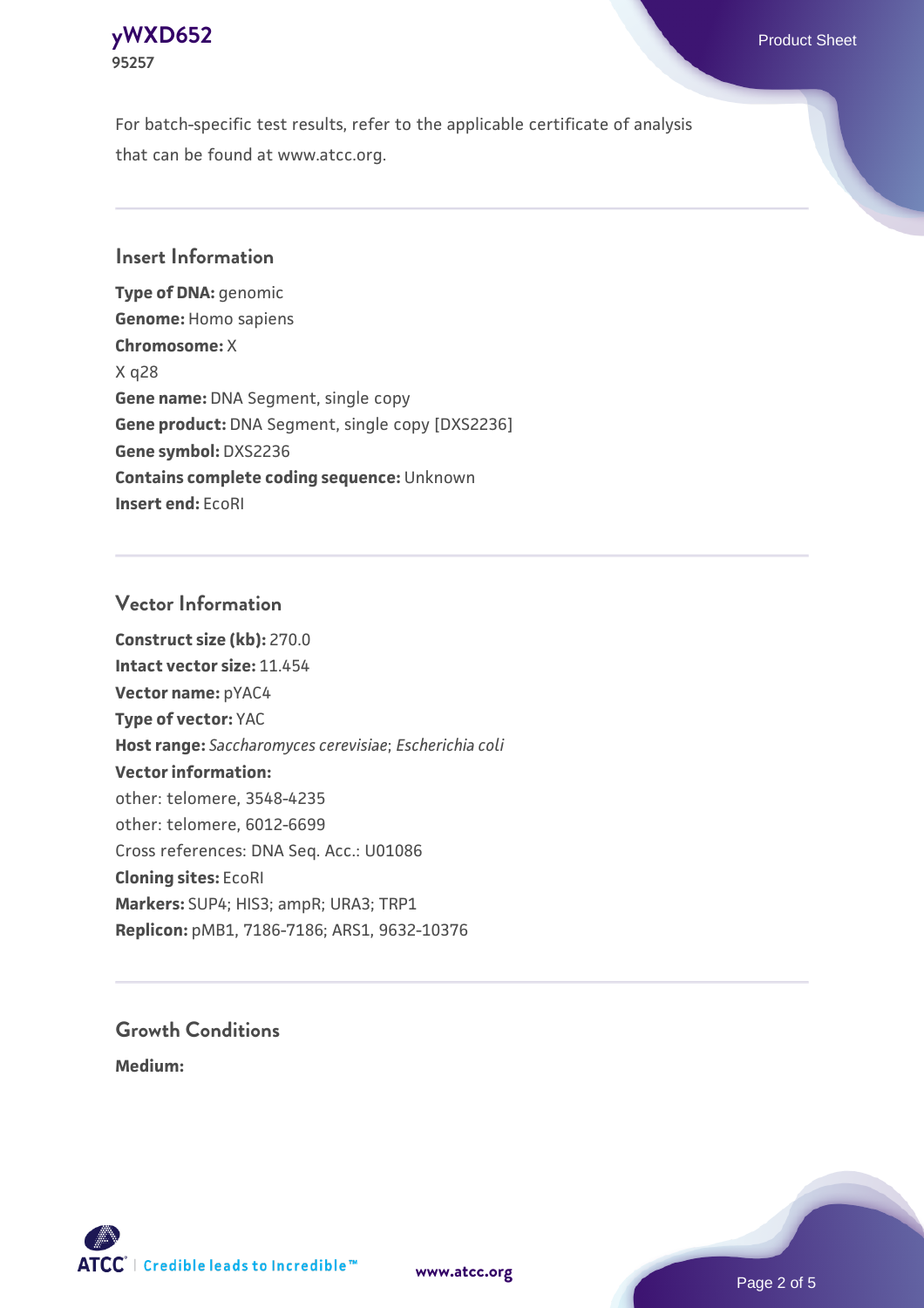### **[yWXD652](https://www.atcc.org/products/95257)** Product Sheet **95257**

[ATCC Medium 1245: YEPD](https://www.atcc.org/-/media/product-assets/documents/microbial-media-formulations/1/2/4/5/atcc-medium-1245.pdf?rev=705ca55d1b6f490a808a965d5c072196) **Temperature:** 30°C

### **Notes**

More information may be available from ATCC (http://www.atcc.org or 703- 365-2620).

# **Material Citation**

If use of this material results in a scientific publication, please cite the material in the following manner: yWXD652 (ATCC 95257)

# **References**

References and other information relating to this material are available at www.atcc.org.

# **Warranty**

The product is provided 'AS IS' and the viability of ATCC® products is warranted for 30 days from the date of shipment, provided that the customer has stored and handled the product according to the information included on the product information sheet, website, and Certificate of Analysis. For living cultures, ATCC lists the media formulation and reagents that have been found to be effective for the product. While other unspecified media and reagents may also produce satisfactory results, a change in the ATCC and/or depositor-recommended protocols may affect the recovery, growth, and/or function of the product. If an alternative medium formulation or reagent is used, the ATCC warranty for viability is no longer



**[www.atcc.org](http://www.atcc.org)**

Page 3 of 5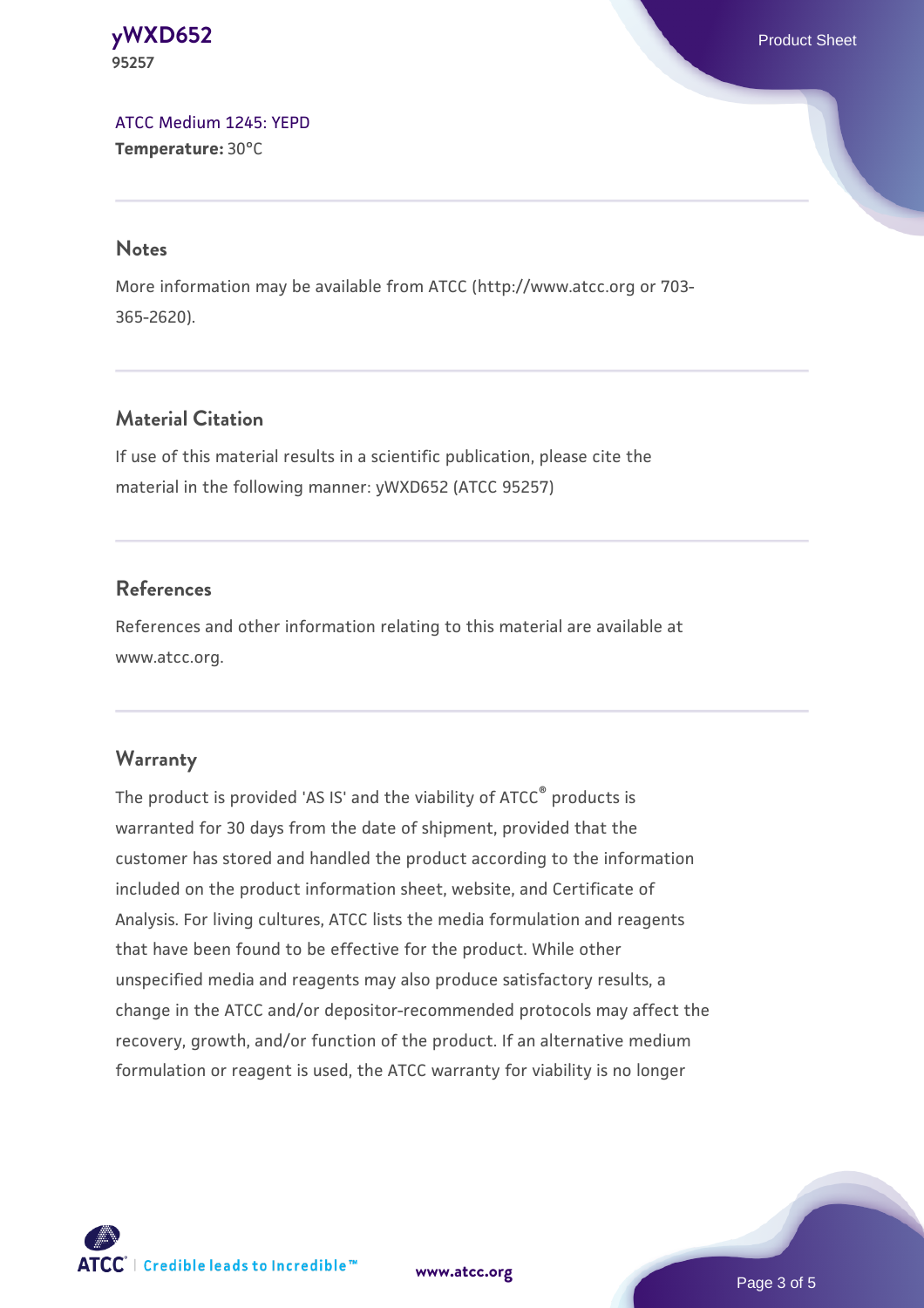**[yWXD652](https://www.atcc.org/products/95257)** Product Sheet **95257**

valid. Except as expressly set forth herein, no other warranties of any kind are provided, express or implied, including, but not limited to, any implied warranties of merchantability, fitness for a particular purpose, manufacture according to cGMP standards, typicality, safety, accuracy, and/or noninfringement.

#### **Disclaimers**

This product is intended for laboratory research use only. It is not intended for any animal or human therapeutic use, any human or animal consumption, or any diagnostic use. Any proposed commercial use is prohibited without a license from ATCC.

While ATCC uses reasonable efforts to include accurate and up-to-date information on this product sheet, ATCC makes no warranties or representations as to its accuracy. Citations from scientific literature and patents are provided for informational purposes only. ATCC does not warrant that such information has been confirmed to be accurate or complete and the customer bears the sole responsibility of confirming the accuracy and completeness of any such information.

This product is sent on the condition that the customer is responsible for and assumes all risk and responsibility in connection with the receipt, handling, storage, disposal, and use of the ATCC product including without limitation taking all appropriate safety and handling precautions to minimize health or environmental risk. As a condition of receiving the material, the customer agrees that any activity undertaken with the ATCC product and any progeny or modifications will be conducted in compliance with all applicable laws, regulations, and guidelines. This product is provided 'AS IS' with no representations or warranties whatsoever except as expressly set forth herein and in no event shall ATCC, its parents, subsidiaries, directors, officers, agents, employees, assigns, successors, and affiliates be liable for indirect, special, incidental, or consequential damages of any kind in connection with or arising out of the customer's use of the product. While reasonable effort is made to ensure authenticity and reliability of materials on deposit, ATCC is not liable for damages arising from the misidentification or



**[www.atcc.org](http://www.atcc.org)**

Page 4 of 5